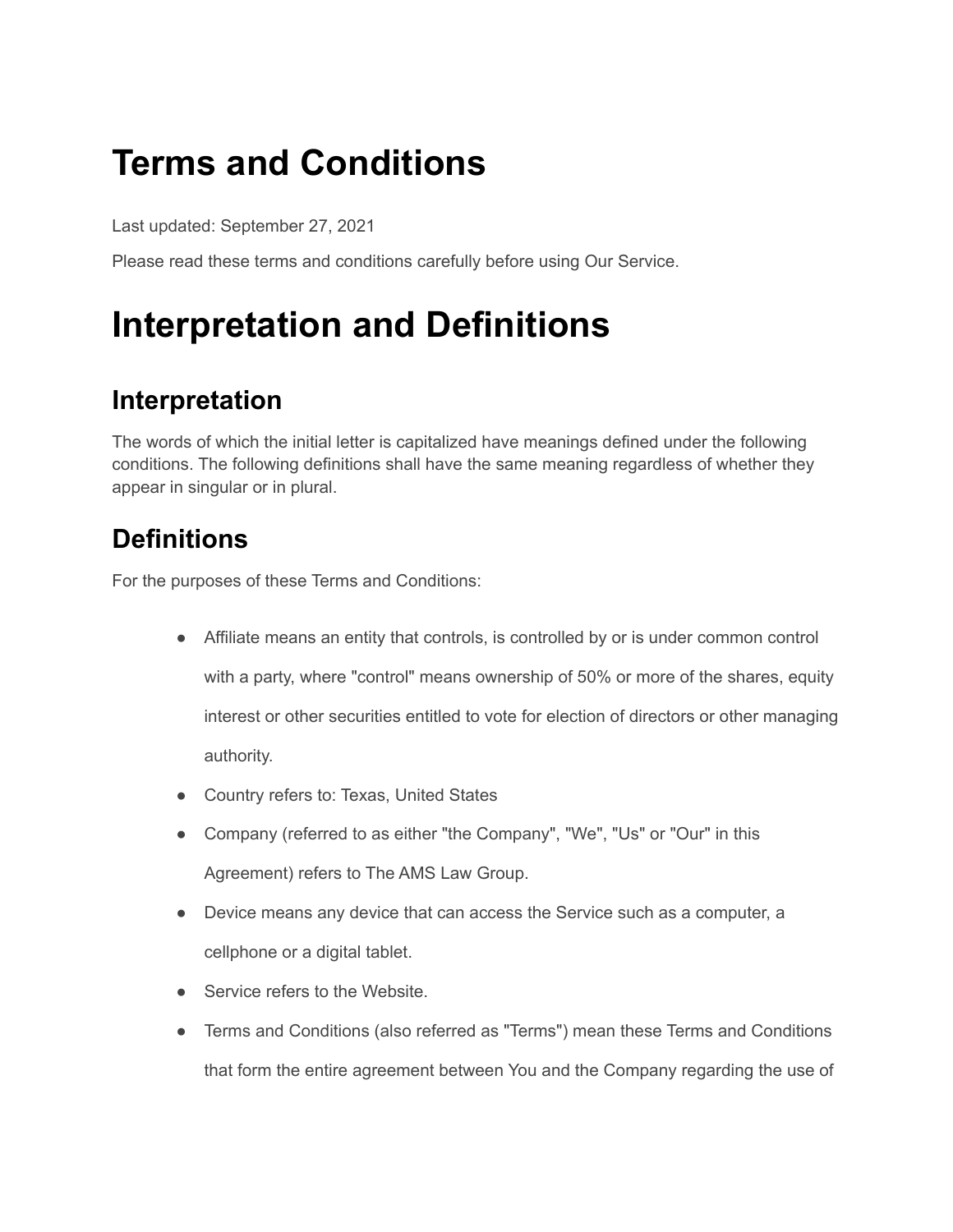the Service. This Terms and Conditions agreement has been created with the help of the Terms and [Conditions](https://www.termsfeed.com/terms-conditions-generator/) Generator.

- Third-party Social Media Service means any services or content (including data, information, products or services) provided by a third-party that may be displayed, included or made available by the Service.
- Website refers to The AMS Law Group, accessible from <https://amslawgrp.com/>
- You means the individual accessing or using the Service, or the company, or other legal entity on behalf of which such individual is accessing or using the Service, as applicable.

#### **Acknowledgment**

These are the Terms and Conditions governing the use of this Service and the agreement that operates between You and the Company. These Terms and Conditions set out the rights and obligations of all users regarding the use of the Service.

Your access to and use of the Service is conditioned on Your acceptance of and compliance with these Terms and Conditions. These Terms and Conditions apply to all visitors, users and others who access or use the Service.

By accessing or using the Service You agree to be bound by these Terms and Conditions. If You disagree with any part of these Terms and Conditions then You may not access the Service.

You represent that you are over the age of 18. The Company does not permit those under 18 to use the Service.

Your access to and use of the Service is also conditioned on Your acceptance of and compliance with the Privacy Policy of the Company. Our Privacy Policy describes Our policies and procedures on the collection, use and disclosure of Your personal information when You use the Application or the Website and tells You about Your privacy rights and how the law protects You. Please read Our Privacy Policy carefully before using Our Service.

#### **Links to Other Websites**

Our Service may contain links to third-party web sites or services that are not owned or controlled by the Company.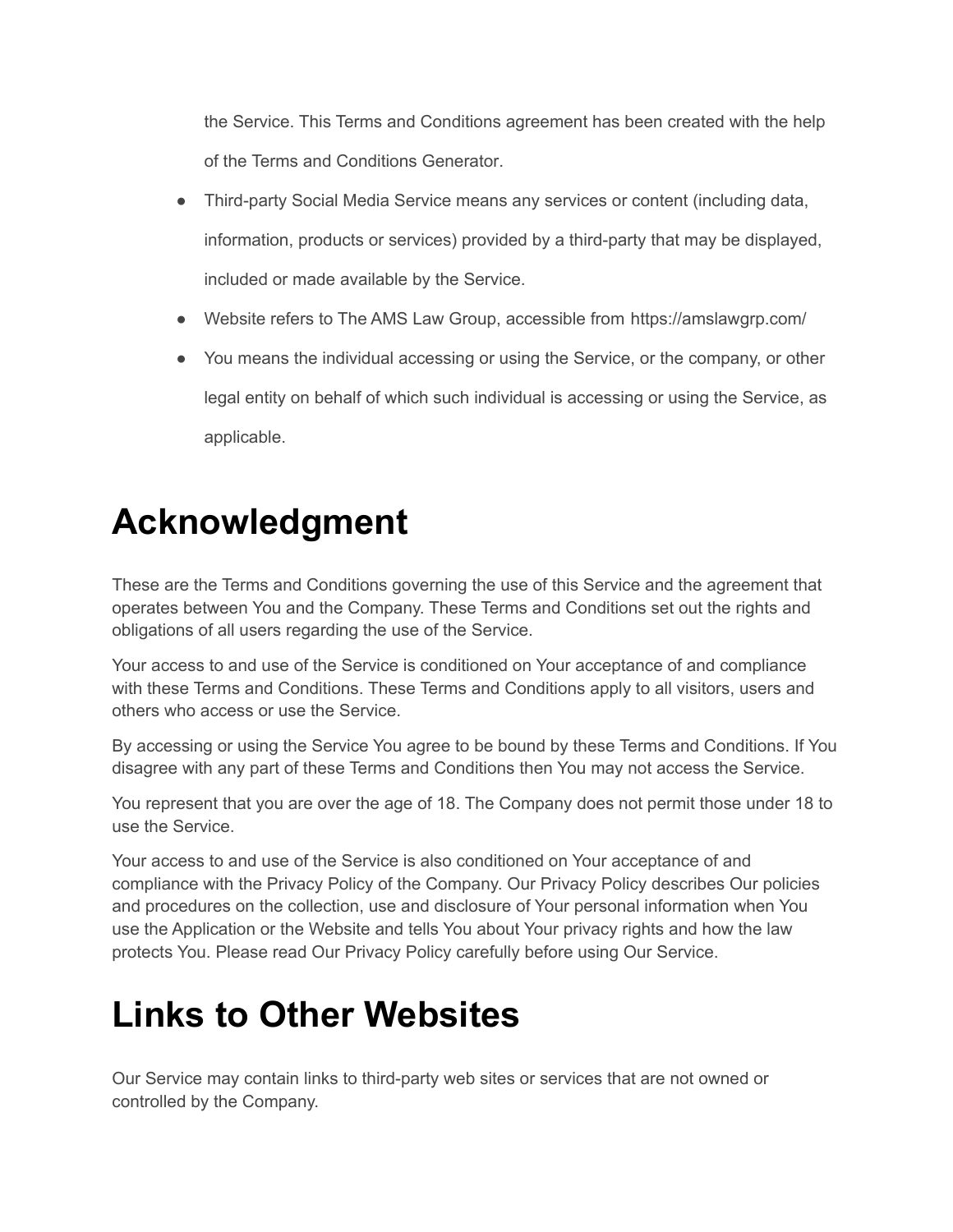The Company has no control over, and assumes no responsibility for, the content, privacy policies, or practices of any third party web sites or services. You further acknowledge and agree that the Company shall not be responsible or liable, directly or indirectly, for any damage or loss caused or alleged to be caused by or in connection with the use of or reliance on any such content, goods or services available on or through any such web sites or services.

We strongly advise You to read the terms and conditions and privacy policies of any third-party web sites or services that You visit.

## **Termination**

We may terminate or suspend Your access immediately, without prior notice or liability, for any reason whatsoever, including without limitation if You breach these Terms and Conditions.

Upon termination, Your right to use the Service will cease immediately.

## **Limitation of Liability**

Notwithstanding any damages that You might incur, the entire liability of the Company and any of its suppliers under any provision of this Terms and Your exclusive remedy for all of the foregoing shall be limited to the amount actually paid by You through the Service or 100 USD if You haven't purchased anything through the Service.

To the maximum extent permitted by applicable law, in no event shall the Company or its suppliers be liable for any special, incidental, indirect, or consequential damages whatsoever (including, but not limited to, damages for loss of profits, loss of data or other information, for business interruption, for personal injury, loss of privacy arising out of or in any way related to the use of or inability to use the Service, third-party software and/or third-party hardware used with the Service, or otherwise in connection with any provision of this Terms), even if the Company or any supplier has been advised of the possibility of such damages and even if the remedy fails of its essential purpose.

Some states do not allow the exclusion of implied warranties or limitation of liability for incidental or consequential damages, which means that some of the above limitations may not apply. In these states, each party's liability will be limited to the greatest extent permitted by law.

## **"AS IS" and "AS AVAILABLE" Disclaimer**

The Service is provided to You "AS IS" and "AS AVAILABLE" and with all faults and defects without warranty of any kind. To the maximum extent permitted under applicable law, the Company, on its own behalf and on behalf of its Affiliates and its and their respective licensors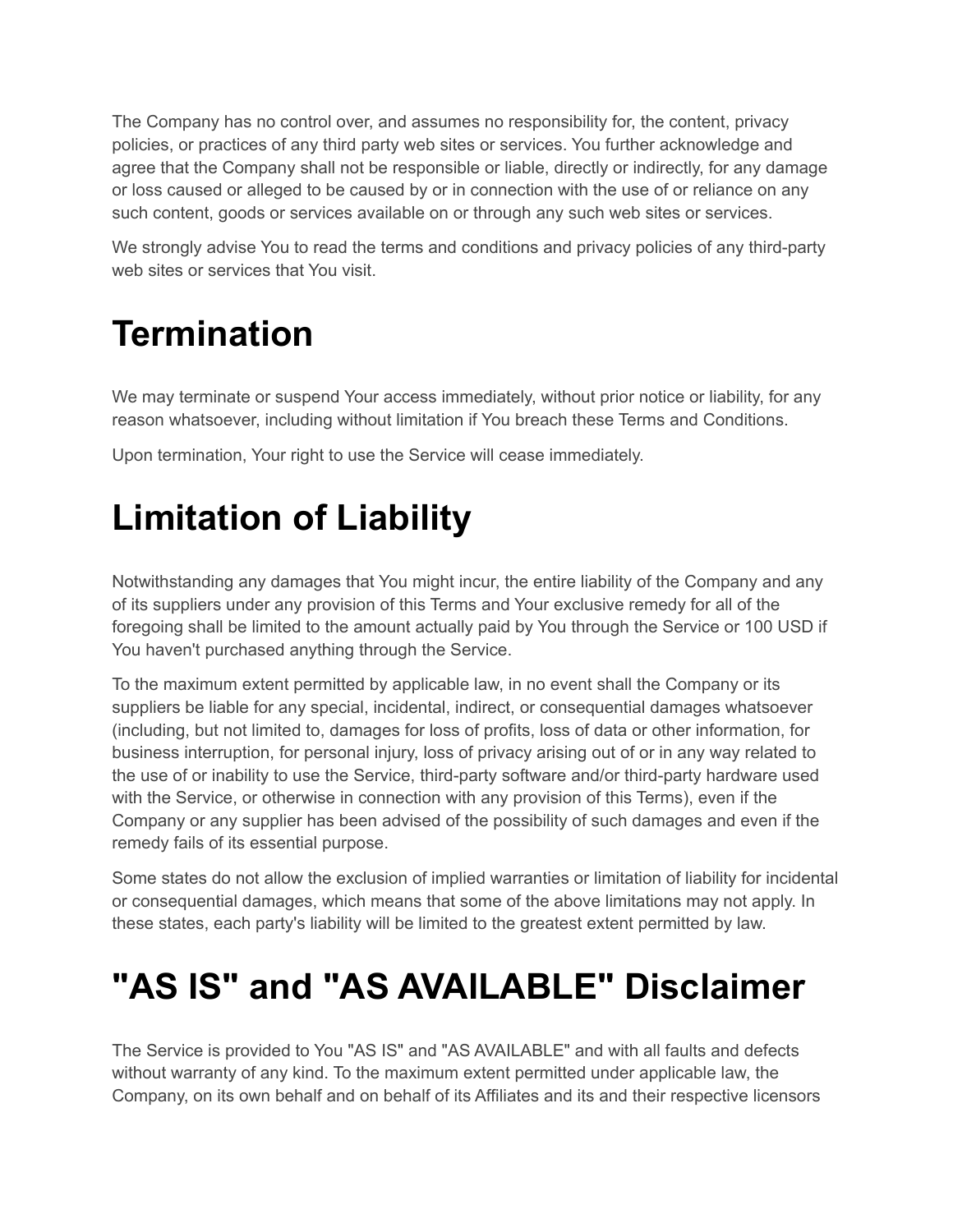and service providers, expressly disclaims all warranties, whether express, implied, statutory or otherwise, with respect to the Service, including all implied warranties of merchantability, fitness for a particular purpose, title and non-infringement, and warranties that may arise out of course of dealing, course of performance, usage or trade practice. Without limitation to the foregoing, the Company provides no warranty or undertaking, and makes no representation of any kind that the Service will meet Your requirements, achieve any intended results, be compatible or work with any other software, applications, systems or services, operate without interruption, meet any performance or reliability standards or be error free or that any errors or defects can or will be corrected.

Without limiting the foregoing, neither the Company nor any of the company's provider makes any representation or warranty of any kind, express or implied: (i) as to the operation or availability of the Service, or the information, content, and materials or products included thereon; (ii) that the Service will be uninterrupted or error-free; (iii) as to the accuracy, reliability, or currency of any information or content provided through the Service; or (iv) that the Service, its servers, the content, or e-mails sent from or on behalf of the Company are free of viruses, scripts, trojan horses, worms, malware, timebombs or other harmful components.

Some jurisdictions do not allow the exclusion of certain types of warranties or limitations on applicable statutory rights of a consumer, so some or all of the above exclusions and limitations may not apply to You. But in such a case the exclusions and limitations set forth in this section shall be applied to the greatest extent enforceable under applicable law.

## **Governing Law**

The laws of the Country, excluding its conflicts of law rules, shall govern this Terms and Your use of the Service. Your use of the Application may also be subject to other local, state, national, or international laws.

### **Disputes Resolution**

If You have any concern or dispute about the Service, You agree to first try to resolve the dispute informally by contacting the Company.

### **For European Union (EU) Users**

If You are a European Union consumer, you will benefit from any mandatory provisions of the law of the country in which you are resident in.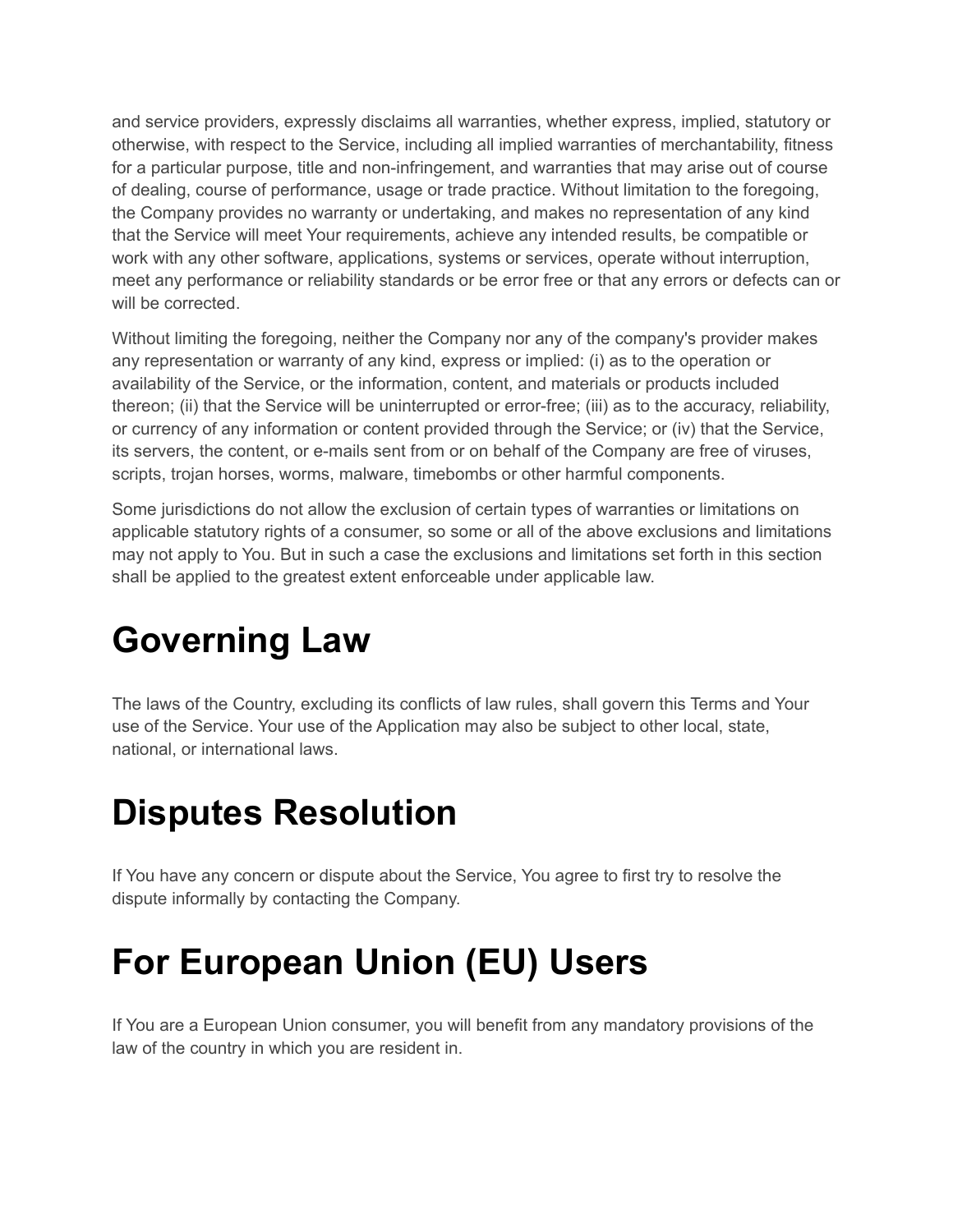## **United States Legal Compliance**

You represent and warrant that (i) You are not located in a country that is subject to the United States government embargo, or that has been designated by the United States government as a "terrorist supporting" country, and (ii) You are not listed on any United States government list of prohibited or restricted parties.

# **Severability and Waiver**

#### **Severability**

If any provision of these Terms is held to be unenforceable or invalid, such provision will be changed and interpreted to accomplish the objectives of such provision to the greatest extent possible under applicable law and the remaining provisions will continue in full force and effect.

#### **Waiver**

Except as provided herein, the failure to exercise a right or to require performance of an obligation under this Terms shall not effect a party's ability to exercise such right or require such performance at any time thereafter nor shall be the waiver of a breach constitute a waiver of any subsequent breach.

## **Translation Interpretation**

These Terms and Conditions may have been translated if We have made them available to You on our Service. You agree that the original English text shall prevail in the case of a dispute.

### **Changes to These Terms and Conditions**

We reserve the right, at Our sole discretion, to modify or replace these Terms at any time. If a revision is material We will make reasonable efforts to provide at least 30 days' notice prior to any new terms taking effect. What constitutes a material change will be determined at Our sole discretion.

By continuing to access or use Our Service after those revisions become effective, You agree to be bound by the revised terms. If You do not agree to the new terms, in whole or in part, please stop using the website and the Service.